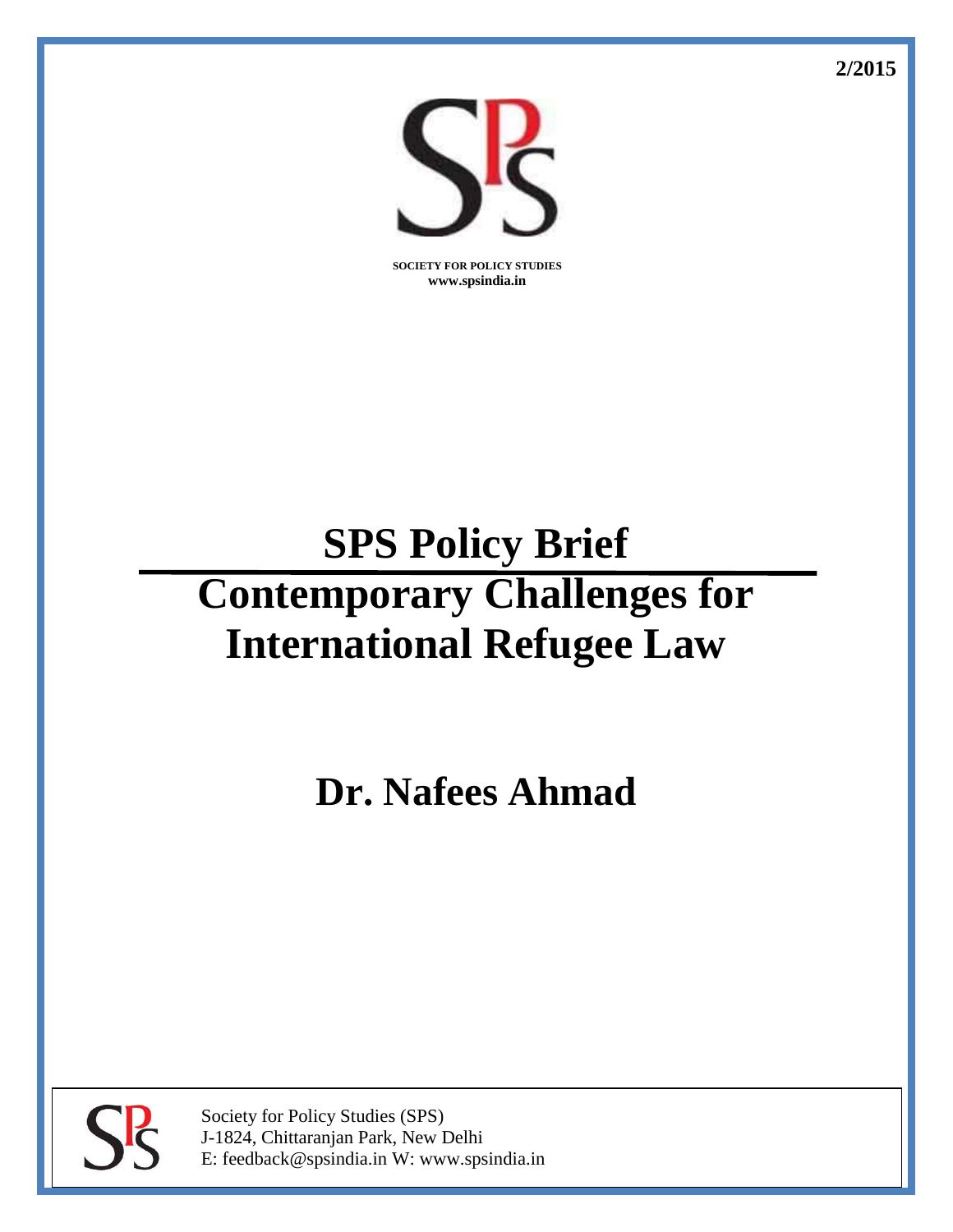## **Contemporary Challenges for International Refugee Law**

#### **Introduction**

The world has been morphing, transforming and transiting in desire and discourse, grace and guidance, purpose and practicality, pace and propensity and terrorism and transcendentalism. But this transformation does not address the biggest contemporary challenges posed to international refugee law (IRL) in its present posturing. The national governments across the globe have given the cold shoulder to refugees in their itinerary of international obligations and duties as enunciated in the UN Charter and Universal Declaration of Human Rights (UDHR) along with the vast pool of human rights instruments. However, international community has been performing its refugee mandate in an ostensible manner that is insufficient and contemptuous to their basic rights and dignity. Today, refugees have been grappling with scorn, suspicion and skepticism of national governments in their quest for durable solutions to human displacement and migration. But, unfortunately, refugees are being squeezed in the state practices which are reflected in their autonomy of sovereignty, foreign policy preferences, international relation controls and geo-strategic choices that undermined the dignity, equality and liberty of the refugees.

Consequently, these dichotomies created a cartel of care based on caste, colour, ethnicity, race, region, political opinion, social origin and statelessness for humanitarian aid and assistance in a given situation that require a collective and uniform international action. Therefore, in the backdrop of this sordid scenario, an attempt has been made in this paper to understand the contours of national, regional and international responses by the governments to refugee crises, to identify the contemporary challenges for IRL and to present a cornucopia of recommendations for national governments of the South and South-East Asian region to have national laws better than IRL as IRL makes a case for normative and substantive refugee protection framework that warrants an improvement upon in municipal jurisdictions.

#### **Nature of the Problem**

Today, the situation of refugee population is mindboggling that poses unprecedented challenges before the international community. How to mitigate outrages to the substantive human rights claims of refugees as enunciated in the 1951 UN Convention Relating to the Status of Refugees and its 1967Addition Protocol is the most fundamental question. Refugees flee persecution emanating from grave and massive violations of human rights in their country of origin and seek asylum in other countries. There are around 45 million refugees including asylum seekers, people of concern and internally displaced persons (IDPs) who seek refugee status as per the latest estimates of the United Nations High Commissioner for Refugees (UNHCR) report of 2014. The Republic of South Africa, US, France and Sudan hosted largest refugee populations whereas Federal Republic of Germany was the only country in the Global North to have become major refugee-hosting country in the recent past. However, heavy combating in Unity and Upper Nile states of South Sudan for the last two months has caused displacement of more than 100,000 people and blocked humanitarian aid deliveries for some 650,000 people as aid organizations have been compelled to withdraw as reported by the UNHCR representative on June 02, 2015.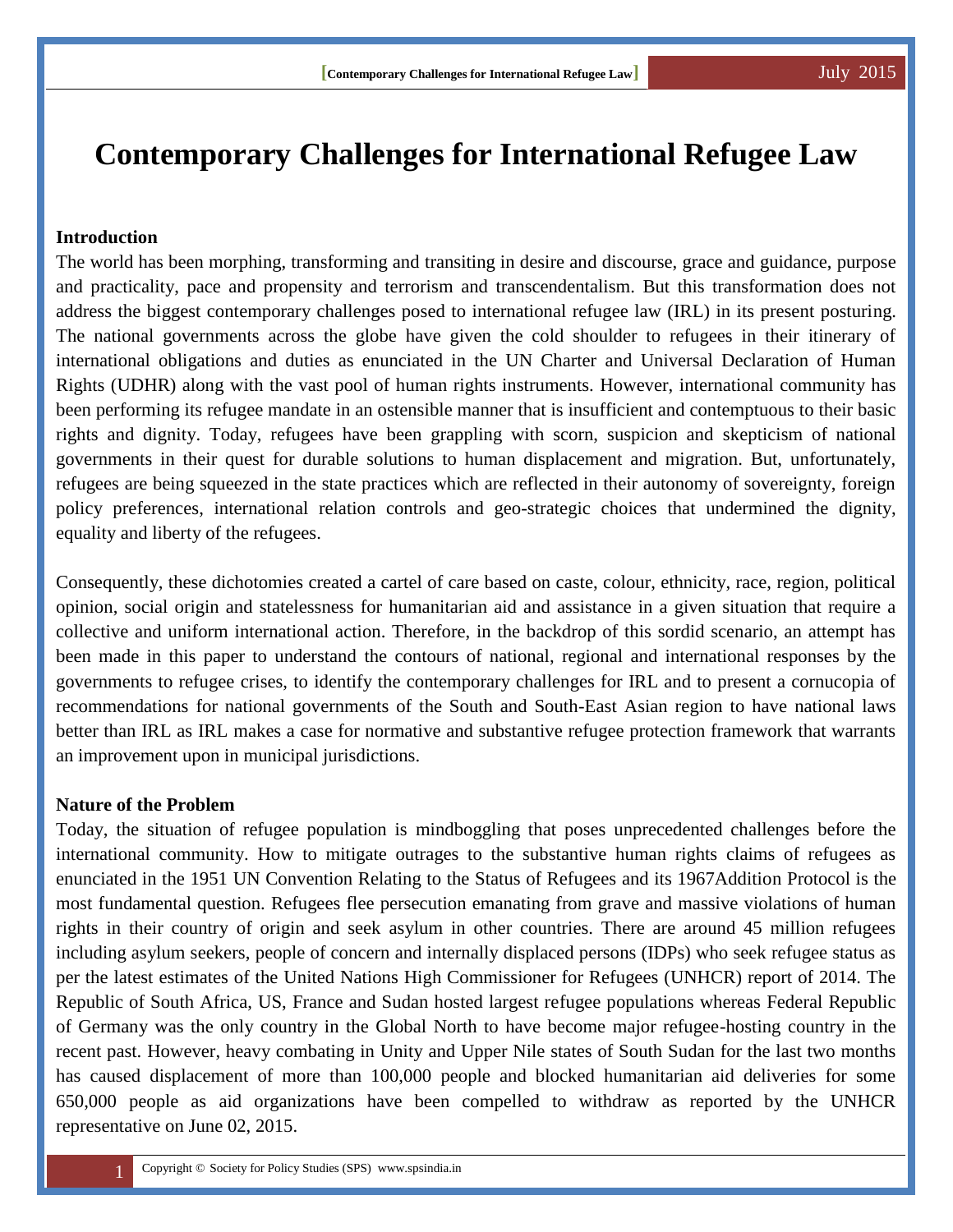In the contemporary scenario, human flight is a disturbing global reality for refugee law decision makers and judges who are encountered with a range of challenges in international refugee law and legal problems in asylum law at national, regional and international level irrespective of their jurisdictions. "Securitization" of the institution of asylum by the developed countries in the wake of 9/11 elevated to the unprecedented levels whereas border controls, restrictive measures and detention policies of the western countries further aggravated refugee crisis that has immensely deprived the refugees' accessibility to asylum. These strategies has adversely affected the interpretative equilibrium of important provisions of 1951 UN Convention Relating to the Status of Refugees like Article 1F, exclusion clauses, inclusion clauses and cessation clauses that deals with the institution of refugee-hood. Although, there have been certain positive developments in international law which have made possible to prosecute persons who claim refugee-hood after committing international crimes. But it has also created overlapping and competing international protection to refugees fleeing serious human rights abuses that further posed many challenges as state parties infused "convention refugee status" with "complementary" or "subsidiary" forms of international protection in the absence of evidentiary burdens and standards of proof to determine refugee status.

Refugee flows are largely the consequence of pejorative, pernicious and deteriorating social, political and economic conditions among many countries in the First, Second and Third Worlds, in the former Soviet Union, and among states that were within the Soviet, Europe, African and Indian Sub-Continental orbit. Every nationstate at a certain stage of its evolution and history has grappled with the problem of human influx and exodus in one way or the other but no plausible, pragmatic and permanent or durable solutions have been rummaged by the stakeholders.

#### **Legal Challenge**

There is an umbrella of refugee rights ---such as right to health, education, profession to eke out a dignified livelihood and to live in a clean environment---which are impregnated with economic, social and cultural dimensions that raised critical and complex challenges and legal issues in claiming international protection for national jurisdictions. There are as many as ten major challenges that include (a) re-construction of the "convention refugee definition", (b) role of municipal legal systems in applying and interpreting 1951 UN Convention Relating to the Status of Refugees and its 1967Addition Protocol, (c) the standard of proof in the cases of complementary protection, (d) implementation of Article 1F and Article 33 (Non-refoulement) in the post 9/11 geo-strategic scenario, (e) national judicial responses in refugee cases, (f) treatment of refugees under international human rights treaty bodies, (g) feasibility of economic harm as a basis of refugee protection, (h) incorporation of climate change human displacement in the existing refugee law, (i) developing substantive national refugee law and (j) evolving consistency in national and international refugee law adjudication. India must seriously consider these challenges in its legislative vision on refugees or whenever India amends its Foreigners Act, 1947 that is immensely insufficient to deal with problem of refugees.

It has become imperative on international community to address these challenges with a cosmopolitan perspective above any divide of occidental and oriental ideologies. One of the most crucial challenges happens to be climate change that has affected the all-natural resources required for human sustainability. The climate change has created extreme weather conditions like desertification, global warming, global glacier loss, loss of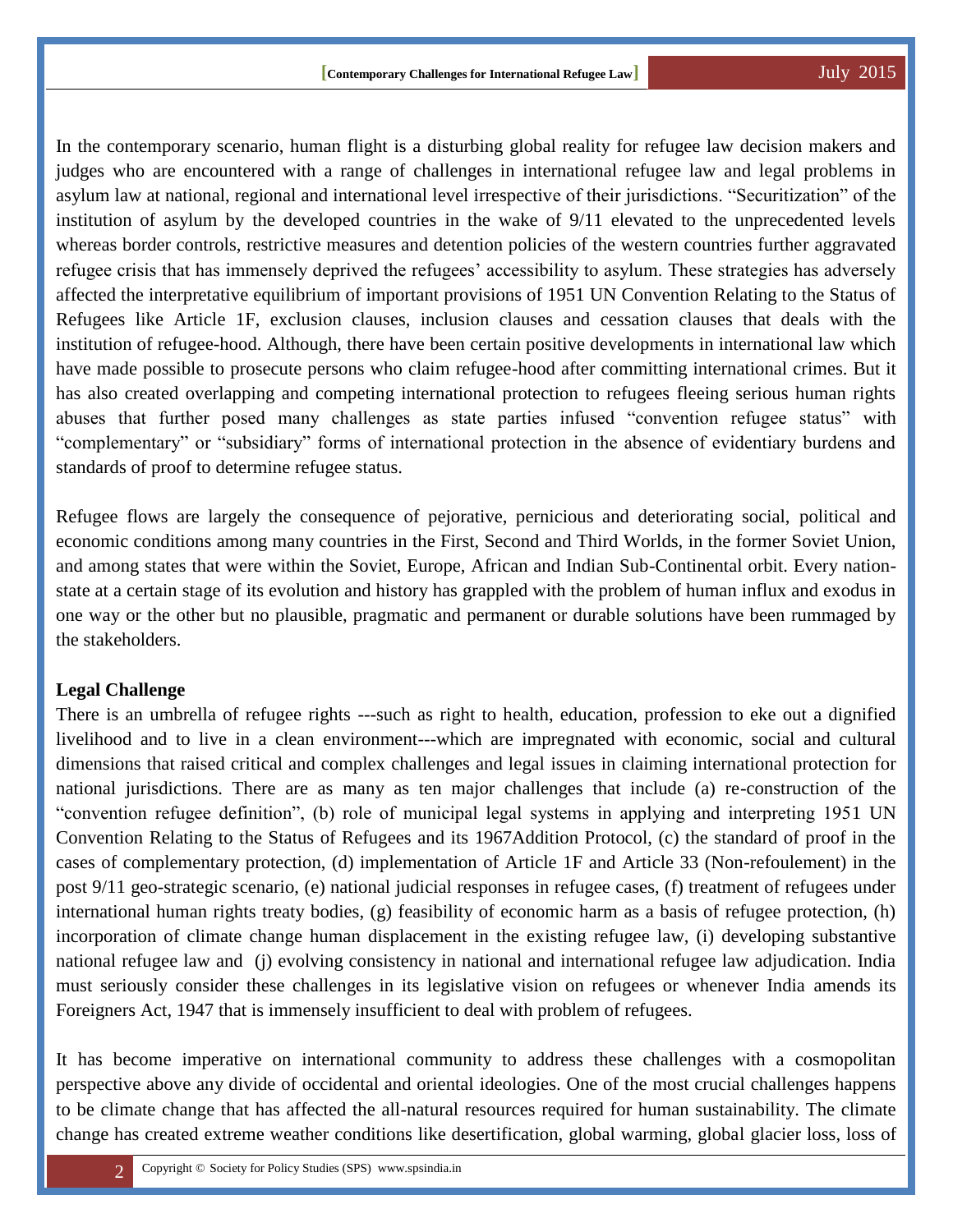lives, and precarious rise of sea level where-under human migration and displacement have become the order of the day. Consequently, climate change has created a new category of refugees called "climate refugees" but they are not addressed by the international refugee protection framework. Thus, climate refugees development have initiated a new debate on an important paradigm "right to development" v. "right not to be displaced" in the contemporary international refugee law.

#### **Case of the Rohingyas**

In the first half of the 2015, thousands of boatloads of hungry men, women and children from Bangladesh and protractedly persecuted Rohingya Muslims from Myanmar have been abandoned at sea having been denied refuge by the two Southeast Asian nations. Majority of the Rohingyas are asylum seekers as they are fleeing persecution and inhuman conditions in Myanmar. In the past three years, hundreds of Rohingyas have been killed and thousands have been forced to live in camps in refugee like situation in their country of origin. Rohingyas are effectively stateless as they are divested of fundamental human rights and freedoms under the municipal laws of Myanmar like rights to education and health care and freedom of movement is severely restricted and they have also been deprived of citizenship. In another instance, Indonesia compelled a boat full of hundreds of Rohingya and Bangladeshis to go to their original destination that is Malaysia.

Moreover, Bangladesh has also categorized Rohingyas as illegal immigrants on its territory who cannot be accepted all the time. Regional human trafficking syndicates and religion-driven discrimination are responsible for their flight as these syndicates locked horns with the government. UN appealed countries in the region--- Malaysia and Indonesia---to open their borders and help the stranded people but its appeals were met with cynicism and discard. Consequently, South-East region has witnessed the biggest exoduses of boat people since June 2012 in search of better lives elsewhere after Vietnam War according to the UNHCR. Thus, UN branded Rohingyas one of most persecuted minorities of the world for decades with the Buddhist majority state's culpability.

Presently, South-East Asia is in the quagmire of soaring humanitarian calamity where about 1,600 refugees arriving on the shores of Malaysia and Indonesia who have initially been most compassionate towards Rohingya refugees as it has signed Protocol against the Smuggling of Migrants by Land, Sea and Air whereunder humanitarian premise of refugee treatment has been made an indispensible prerequisite to be observed. Even International Organization for Migration (IOM) has applauded the role of Indonesia for its treatment of asylum-seekers in alleviating their sufferings. Yet, refugee exoduses and human sufferings have been used as human cargo industry for generating ransom by the smugglers and human traffickers. Primarily, Indonesian asylum policy is based on its commitments to international treaty obligations since Indonesia has ratified two Protocols to UN Convention against Transnational Organized Crimes and Bali Process on People Smuggling, Trafficking in Persons and Related Transnational Crime whereas Indonesia claims that it has limits to its generosity towards refugees. However, Indonesia is not a party to 1951 UN Refugee Convention but it should open its border more generously to asylum-seekers in the South-East Asia as Australia has been following the "All White Australia" policy towards asylum seekers and does not allow them at its shores. Although, US is willing to be the part of any collective international humanitarian action to deal with the stranded boat people of South-East Asia under UNHCR initiative as per international law. Recently, US have positively responded to consider the requests of IOM and UNHCR to provide aid and assistance to South-East Asian governments to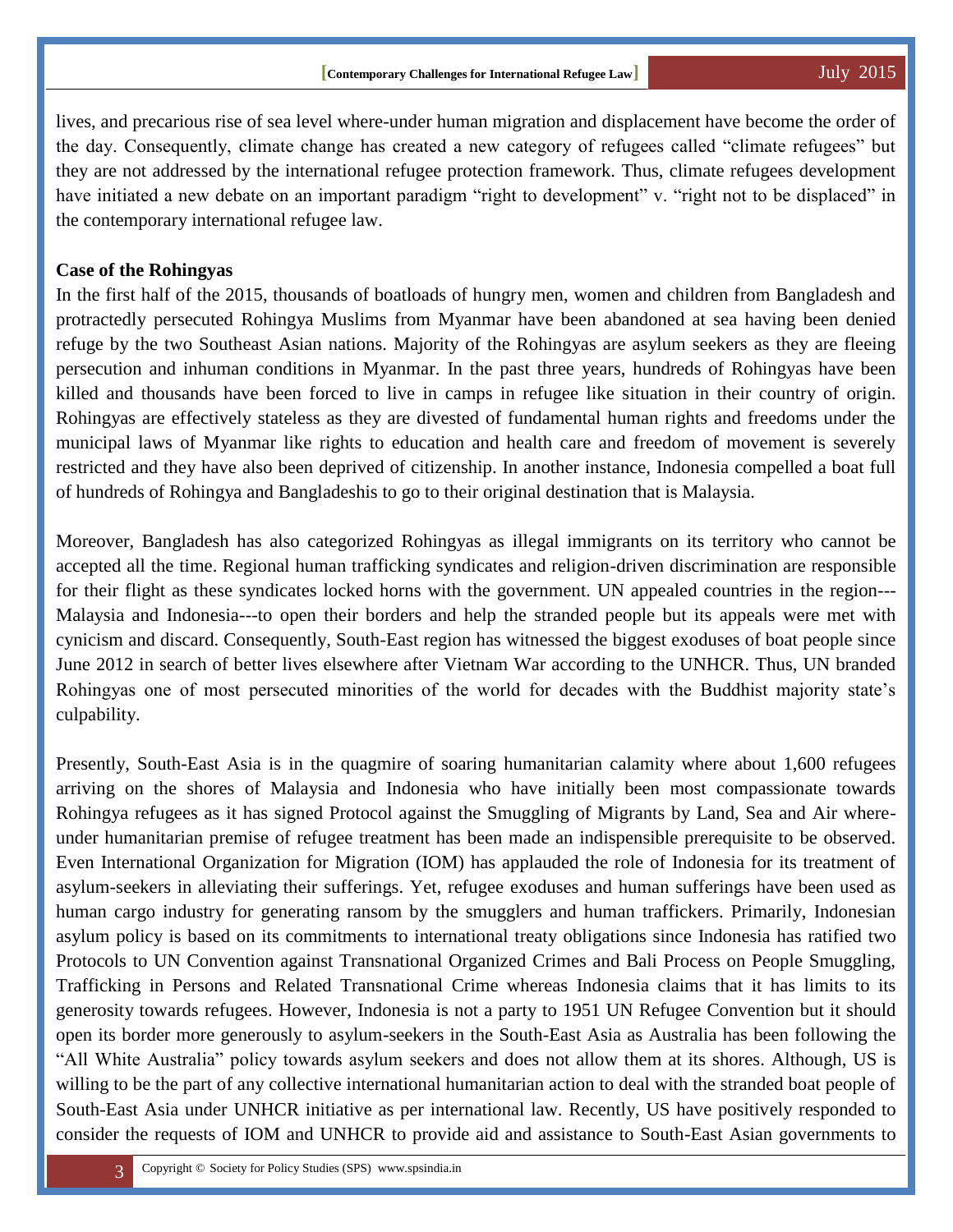help migrants and refugees who come to their shores. Since October 2014, US have re-settled more than 1,000 Rohingya refugees and accommodated almost 70,000 refugees in 2014 alone from every nook and corner of the world as reported by the UNHCR.

An eminent Oxford University refugee law scholar Prof. Guy Goodwin-Gill contended that there could only be one critical challenge in international refugee law and [that is "progressive development" of the 1951 UN Convention Relating to the Status of Refugees and its 1967Addition Protocol.] Prof. Guy Goodwin-Gill further opined that "international refugee regime is premised on individual state responsibility with the national courts serving on the front lines and playing an important formative role in the application and interpretation of the 1951 UN Convention Relating to the Status of Refugees and its 1967Addition Protocol"(sic). However, international refugee law rests on a humanitarian premise. It is a premise tragically inadequate for our time, but one, which remains a terra incognita despite the frequency and enormity of contemporary refugee crises.

The problem of the refugee is today profoundly different. The persecutors are not defeated and defunct regimes. Instead persecutors are existing governments, able to insist on the prerogatives of sovereignty while creating or helping to generate refugee crises. The present international refugee law poses more questions than offers answers. The absence of common standards sharing for assessing claims in refugee status determination procedures remains an obstacle in India and elsewhere whereas politico-religious exclusivism shaping treatment traditions and approaches created credibility crises for global governance institutions in the context of international human rights law. The guarantees regarding rights of refugees are insufficient when measured against the standards guaranteed by international refugee law and international human rights law instruments to which 153 national governments have acceded to.

Despite the fact of it's more than sixty years of existence it could not offer any durable or permanent solution to the problem of refugees such as Palestinian refugees and other intractable refugee questions across the globe. The biggest challenge before the contemporary international refugee law is of its survival as law and it must be attended in the right earnest while addressing the challenges raised here otherwise it may turn out be a positive morality of a vanishing vacuum of jurisprudence of international law.

#### **Policy Recommendations**

Therefore, the following points must be considered in any future administrative, executive and legislative exercise by the national governments in this part of the globe:

- $\triangleright$  Countries in North America and some in Europe and the Pacific have expanded the traditional reading of the refugee definition as contained in article 1A Para 2 of the 1951 Refugee Convention, to include persons fleeing persecution in situations where the country of origin is unable to provide effective protection or no longer exists that line should also be reflected in South and South-East municipal legal systems.
- $\triangleright$  The breakdown of public order, internal strife, civil war, ethnic cleansing and genocide are increasingly the cause of refugee movements in this part of the world, therefore, it should be legally addressed.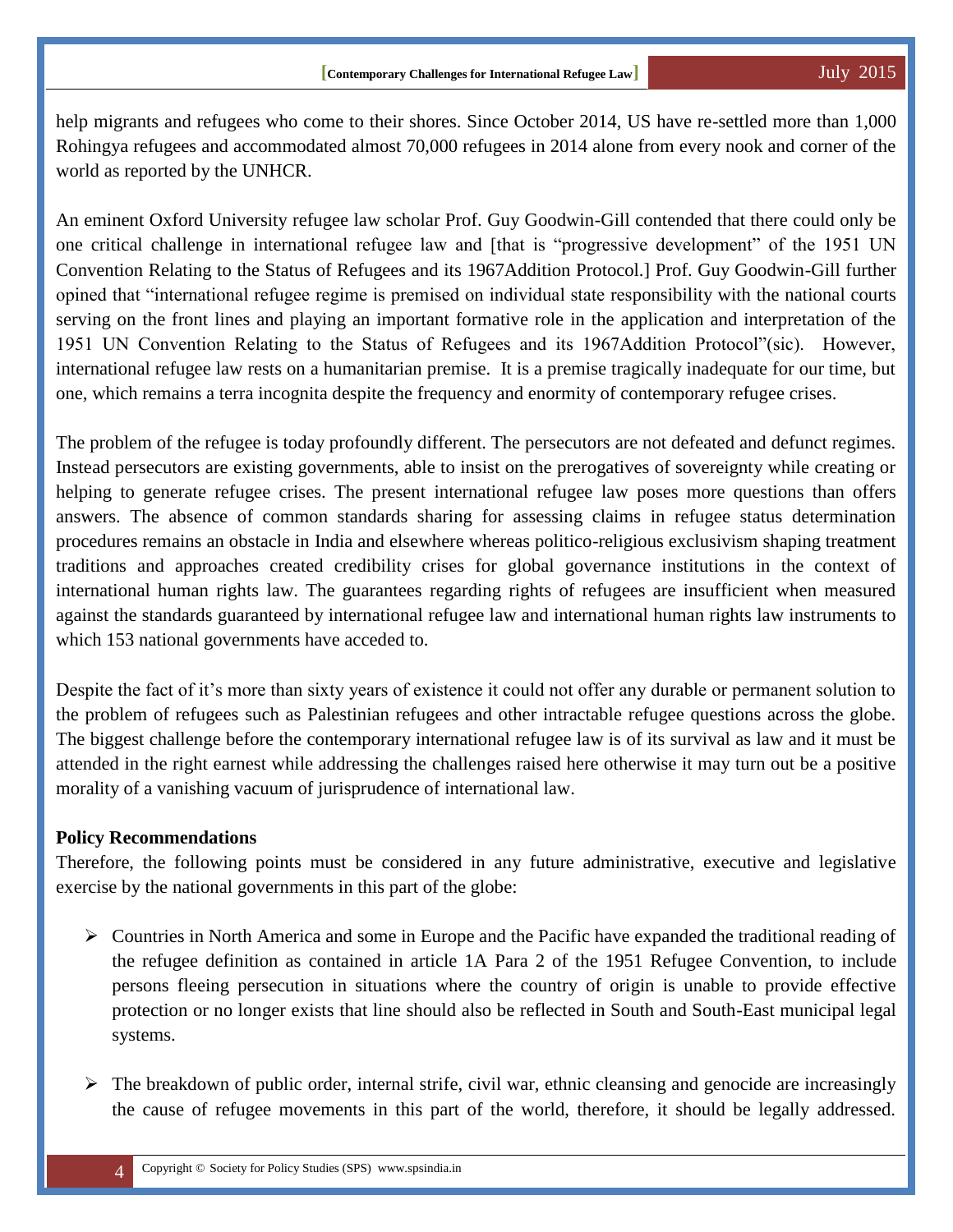UNHCR sensitize religious heads, monks and spiritual leaders to understand that every religion respects democracy, human rights and multi-culturalism as an inalienable part of human existence.

- UNHCR look beyond the trajectory of improvement of care and maintenance of refugee aid and assistance for Rohingyas and other refugees in the South and South-East Asia. UNHCR liaise with national governments in the region to find durable solutions to refugee plight and get them codified in the national laws.
- $\triangleright$  International humanitarian intervention must be free from any quid pro quo, lobbying, caucus calculation and national policy paradigms etc. There must be equality in redressing and mitigating human suffering rather than geo-strategic importance of a particular refugee producing region or country to be the criteria to warrant solution of the refugee problem.
- $\triangleright$  International community must calibrate and craft a credible and pragmatic International Pressure Mechanism (IPM) to the refugee problem backed by sanctions against the refugee producing countries. Moreover, Human rights bodies have had to assume a role they were not initially meant to play, as they are now dealing more frequently with cases relating to asylum.
- $\triangleright$  No country of refuge is capable of facing great difficulties in handling refugee influxes at its own so that principles of burden sharing is there which implies that the international community will help to relieve the burden placed on the country of reception.
- The stratification of refugees on economic, climate, humanitarian and political grounds must be incorporated in the scheme of existing refugee definition whenever it is re-formulated. Definition must also be grounded on natural and non-natural foundations of persecution and displacement.
- $\triangleright$  Refugees are being regarded as subjects of international law; therefore states should not perceive refugee flows, exoduses, influxes, migration and transmigration as a threat to the sovereignty, integrity and national security of the host country.
- $\triangleright$  Theories of push back and imposed repatriation must at all levels be eschewed rather principles of nonrefoulement and institution of asylum must be promoted and preserved as required under Article 14 of Universal Declaration of Human Rights and same must be the part of national laws.
- $\triangleright$  The fate and future of refugees are not the sole responsibility of UNHCR alone rather it is an enterprise of humanitarian character and philanthropic engagement involving partnership all national governments, development advocates, humanitarian actors, non-state actors, all organizations like IOM and NGOs with UNHCR. Therefore, National legislations in every geo-political entity must underline the fact that there is an unqualified universal mandate to protect refugees of all castes, colours, genders, opinions, races and religions who are fleeing well-founded persecution.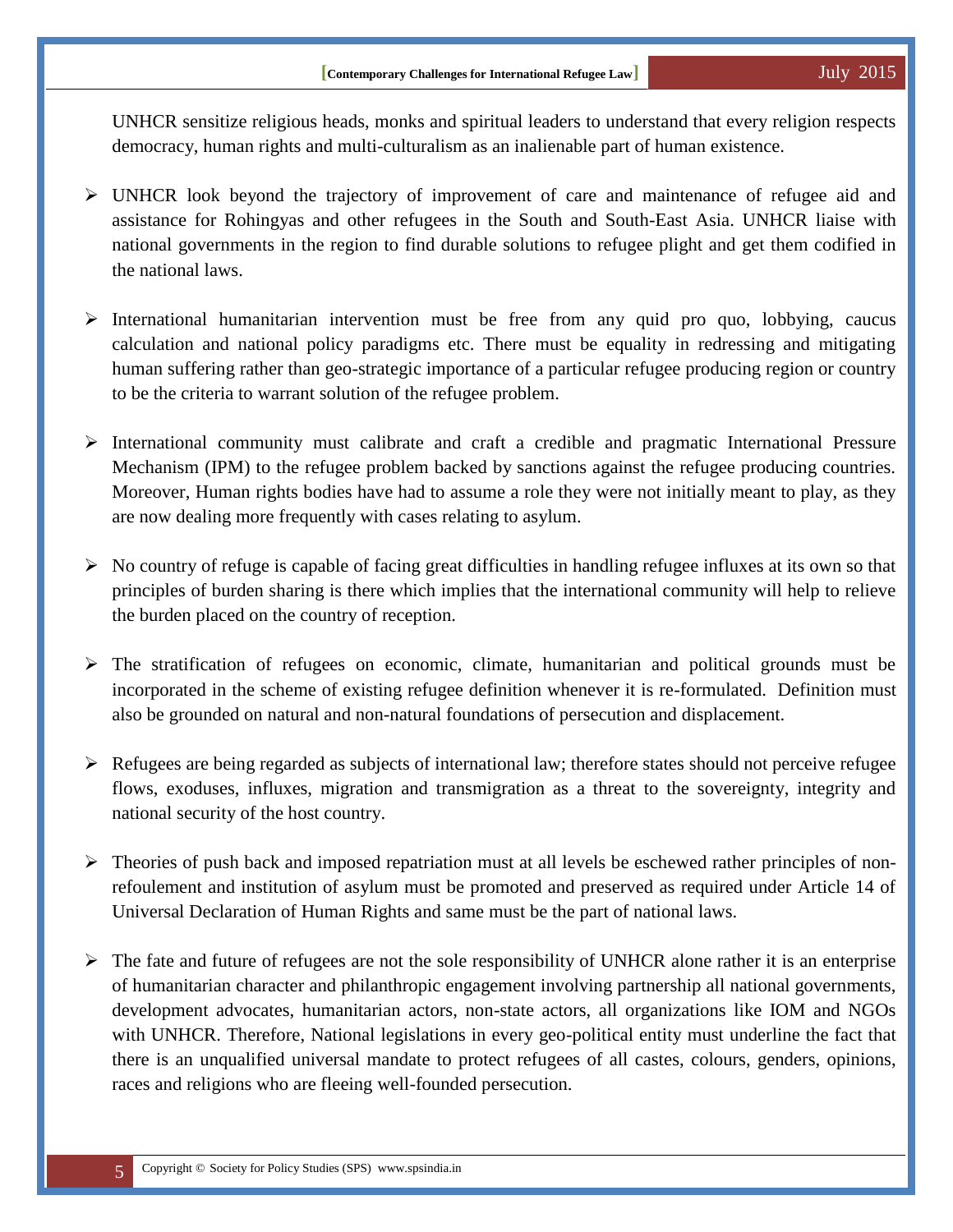Thus, it can aptly be put across the negotiating table that the countries in South and South-East Asia including India have to renounce their trepidation and chauvinistic tendencies while dissipating the sense of precarity among the refugees. India's response to asylum-seekers and refugees is sandwiched between law and policy as there is no law on refugees and policy on refugees is volatile and vulnerable to the whims and megrims of every national government. It is an unwritten and silently operated policy of ethno-religious-cultural driven response administered by the ad hoc arrangements of the government that is reflected in the procedure for determination of refugee status. Policy is an amorphous proposition whereas law is a determinate premise impregnated with harmonious certainty and equilibrium of interpretation at the judicial anvil. Predominantly, religion is considered to be the main criteria to extend any relief to asylum seekers, refugees and migrants from South Asian countries---Afghanistan, Pakistan, Bangladesh, Sri Lanka---including Myanmar and Tibet as it is evident that only Hindus, Sikhs and Buddhists have been given preference and primacy in their re-settlement, reintegration and citizenship attainability in India. On the other hand, non-Hindu Afghan refugees are provided temporary stay in India with a modicum of support from the regional delegation of UNHCR in New Delhi for South Asia.

#### **Conclusion**

Therefore, India's treatment of asylum-seekers and refugees immensely incompatible with global standards as it does not have *lex lata* on refugees and it is not inclined to have any *lex ferenda* in this regard. India deals with asylum-seekers and refugees under the Foreigners Act, 1947 which does not have even the most minimum content of the definition clause of 1951 UN Convention Relating to the Status of Refugees with its 1967Additional Protocol where under "well-founded fear of persecution" is the litmus test for refugee status and protection. But the Foreigners Act, 1947 simply prosecutes and treats aliens and migrants as only foreigners. The Foreigners Act, 1947 of India is brutally inadequate, flagrantly inhumane and gives unfettered powers and executive discretion of deporting migrants and refugees to the national government. It is now high time for India to demonstrate the political chutzpah of enacting law on refugees at national and regional levels. In South and South-East Asia and elsewhere states can legislate national laws consistent with their needs of dealing with migrants and refugees while meeting the requirements to the norms of customary international law, international human rights law and fundamental rights guaranteed under the national constitutions even without specifically acceding to 1951 UN Convention on Refugees.

The challenges and recommendations identified hereinabove must form the inalienable basis of future codification and legislation for refugee protection in the countries of this part of the world. Protection of refugees cannot be left alone on judicial responses and norms of customary international law as national legislation is the only strongest guarantee that ensures institutional accountability and state responsibility to protect refugees, migrants and immigrants. The region must also accede to the minimalist international protection available to the refugees under 1951 UN Convention Relating to the Status of Refugees with its 1967Additional Protocol by transforming its international commitments into reality.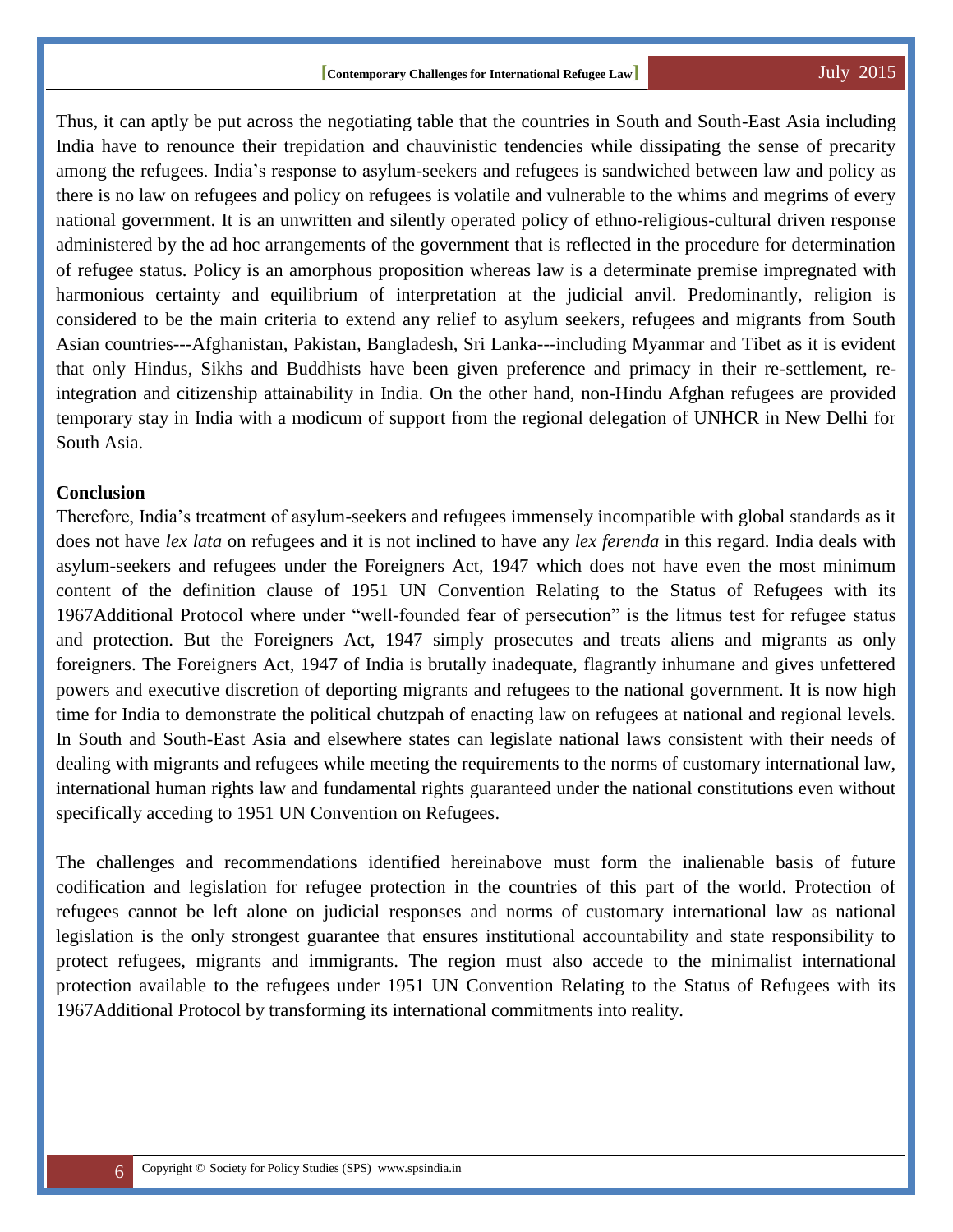### **Disclaimer:**

Views are personal.

#### **About the author:**

Dr. Nafees Ahmad is with the Faculty of Legal Studies, South Asian University-New Delhi [nafeestarana@gmail.com](mailto:nafeestarana@gmail.com)